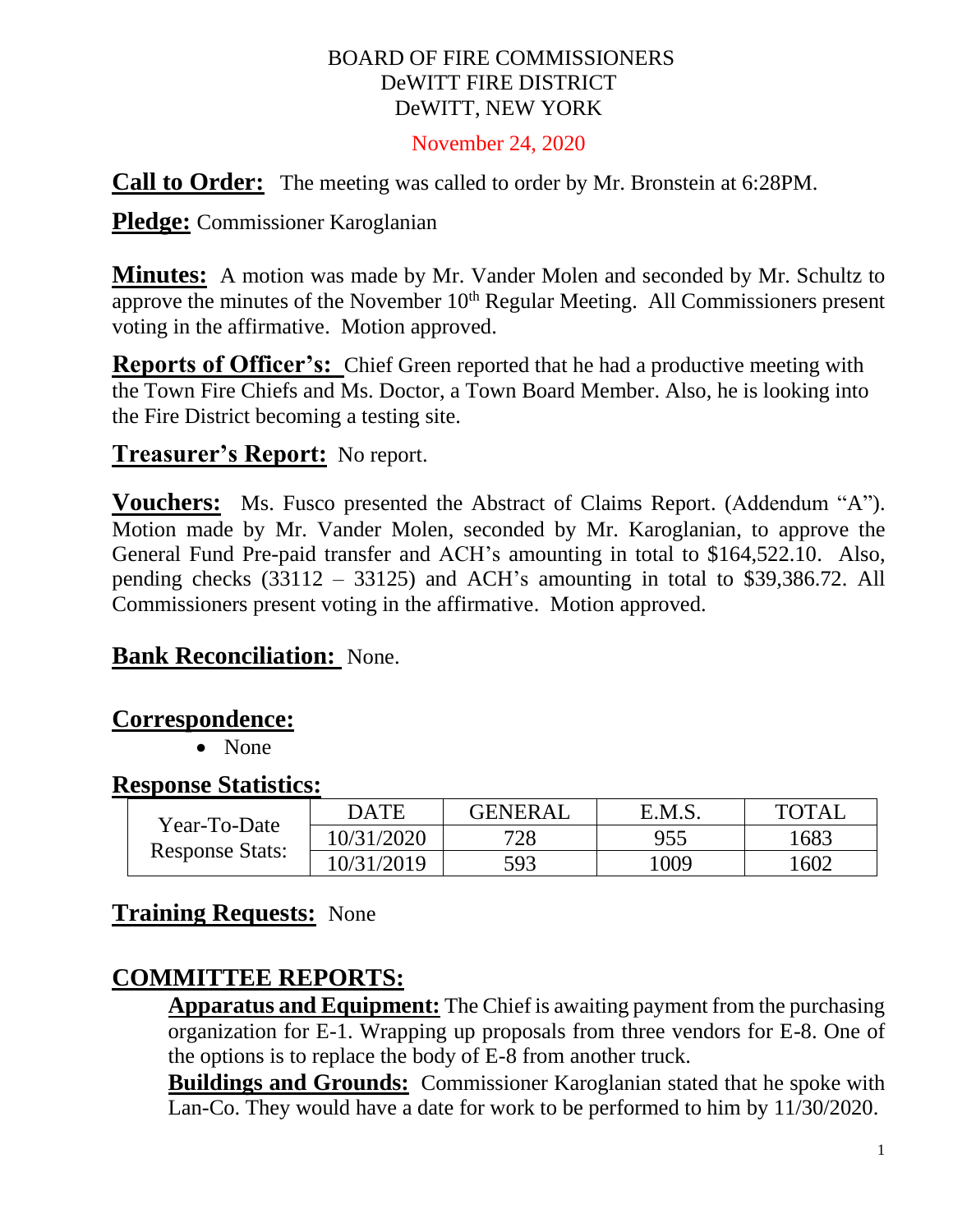**Finance:** No report **Long-Range Planning:** No report.

**Personnel/Staffing**: Commissioner Vander Molen reported he, the Chief and Commissioner Karoglanian attended contract negotiations today. **Legal:** No report.

# **OLD BUSINESS:**

**COVID-19:** The Chief shared the fire station and some of the district are now categorized as an orange zone as defined by Governor Cuomo. The remainder of the District is categorized as yellow. He is updating the District's policies and procedures related to COVID-19.

### **NEW BUSINESS:**

**COVID-19 PPE:** The Chief presented a proposal to purchase COVID-19 related PPE from Fastenal (N95 masks, gloves, hand sanitizer & sanitizing wipes) for a total cost of \$3,407.74. This allows the District to maintain a six-month stock of PPE to avoid future supply shortages. A motion was made by Mr. Vander Molen, seconded by Mr. Schultz to authorize the purchase. All Commissioners present voted in the affirmative. Motion approved.

### **Executive Session:**

A motion was made by Mr. Vander Molen, seconded by Mr. Schultz to go into Executive Session to discuss a personnel matter. All Commissioners present voted in the affirmative. Motion approved at 6:45PM.

A motion was made by Mr. Vander Molen, seconded by Mr. Schultz to return to the General Session. All Commissioners present voted in the affirmative. Motion approved at 8:38PM.

# **Chief's Compensation:**

A motion was made by Ms. Scicchitano and seconded by Mr. Karoglanian to extend \$3,500 to Chief Green as additional compensation for 2020. All Commissioners present voting in the affirmative. Motion approved.

# **Election Hours and Inspectors:**

A motion was made by Ms. Scicchitano, seconded by Mr. Karoglanian to set the hours of the December 8, 2020 Annual Commissioner Election from 4:00PM to 9:00PM and to employ Mr. John Glisson as Election Chairman and Inspector and Mr. Geoff Ristau as Election Inspector and ballot clerk and to compensate them in the amount of \$50.00 each. All Commissioners present voting in the affirmative. Motion approved.